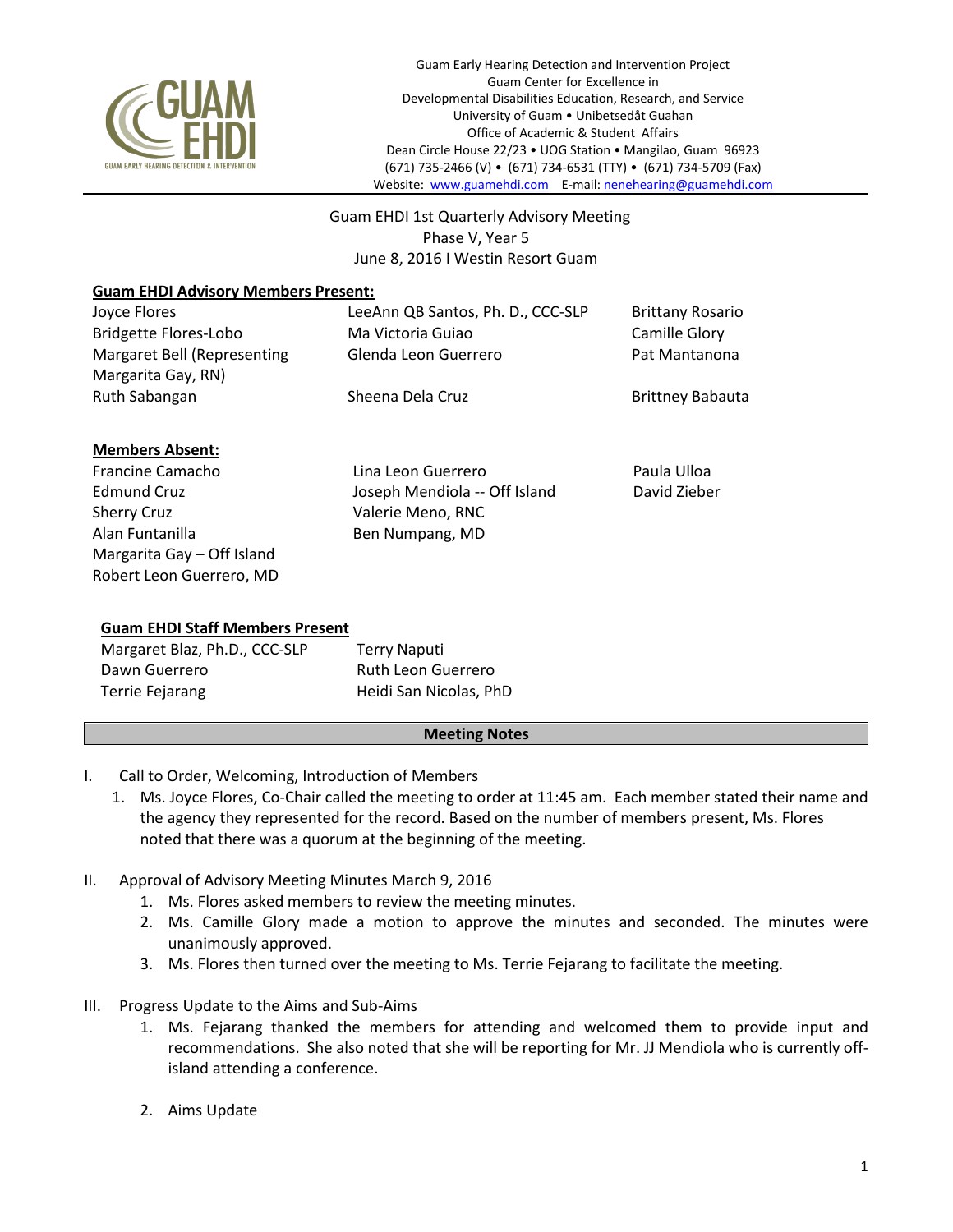- *1. AIM 1: By March 31, 2017, Project Rikohi will reduce the number of infants LTF/D at initial screening to 1% or less (about 2-3 per month).* Each birth site representative (GHMHA, SMBC, and GRMC) presented their data on initial screens. SMBC's representative was not present, Ms. Fejarang provided that data. Data can been found in the GEHDI Presentation provided to all members at the meeting. Ms. Fejarang noted that the drop in GHMHA's February numbers was a result of a new system being installed. Once things settled, the numbers came back up. She also noted that we are meeting the bench marks.
	- a. *Sub AIM 1: Increase accuracy of family contact information by 10%.*
	- b. *Sub AIM 2: Decrease the number of refer of OAE by 10%.*  Ms. Fejarang reported that we will continue to work on the Sub AIMs. Mr. Mendiola is still in the process of collecting trend data. Ms. Fejarang informed the members of a slight change in procedure for data collection at GMH. The new procedure relies on information collected and entered in the MIS system as opposed to manually checking the log book.
- *2. AIM 2: By March 31, 2017, Project Rikohi will reduce the number infants LTF/D currently at outpatient rescreen to 4% or less (about 1-2 per month).* Ms. Patricia Mantanona reported on the data for Outpatient Rescreen for GMHA and GRMC who refer to Guam Early Intervention System for rescreens. Data can been found in the GEHDI Presentation provided to all members at the meeting. Ms. Mantanona shared that GEIS is backed up on their screening due to missed appointments. Ms. Fejarang reported for the Outpatient Rescreen for SMBC. Data can been found in the GEHDI Presentation provided to all members at the meeting.
	- a. *Sub-AIM 1: By April 2016, increase the number of children by 5% who receive the outpatient rescreens by 1 month.*
	- b. *Sub-AIM2: By April 2016, increase the accuracy of family contact information by 5%.* Ms. Fejarang reported that this information will be reported at the next meeting still waiting for trend data. Ms. Fejarang reported slots were created for appointments for GRMC this past quarter.
- *3. AIM 3: By March 31, 2017, Project Rikohi will reduce the number of infants LTF/D for DAE to 8% or less (about 1 per month).* Ms. Mantanona reported the data on the total infants referred for a DAE. Data can been found in the GEHDI Presentation provided to all members at the meeting.

She also reported Audiological Associates screens only children ages 3 years & up. DAE's are completed by Renee Koffend, AuD., CCC-A (children 8 mos. & younger) pro bono. There is no one evaluating children 9 months to 2 years. She reported that there are about 10 children pending DAE's for the January - June time frame.

- a. *Discussion* 
	- i. Ms. Mantanona provided an update on the RFP for audiological services. An RFP was sent out to include CNMI, however there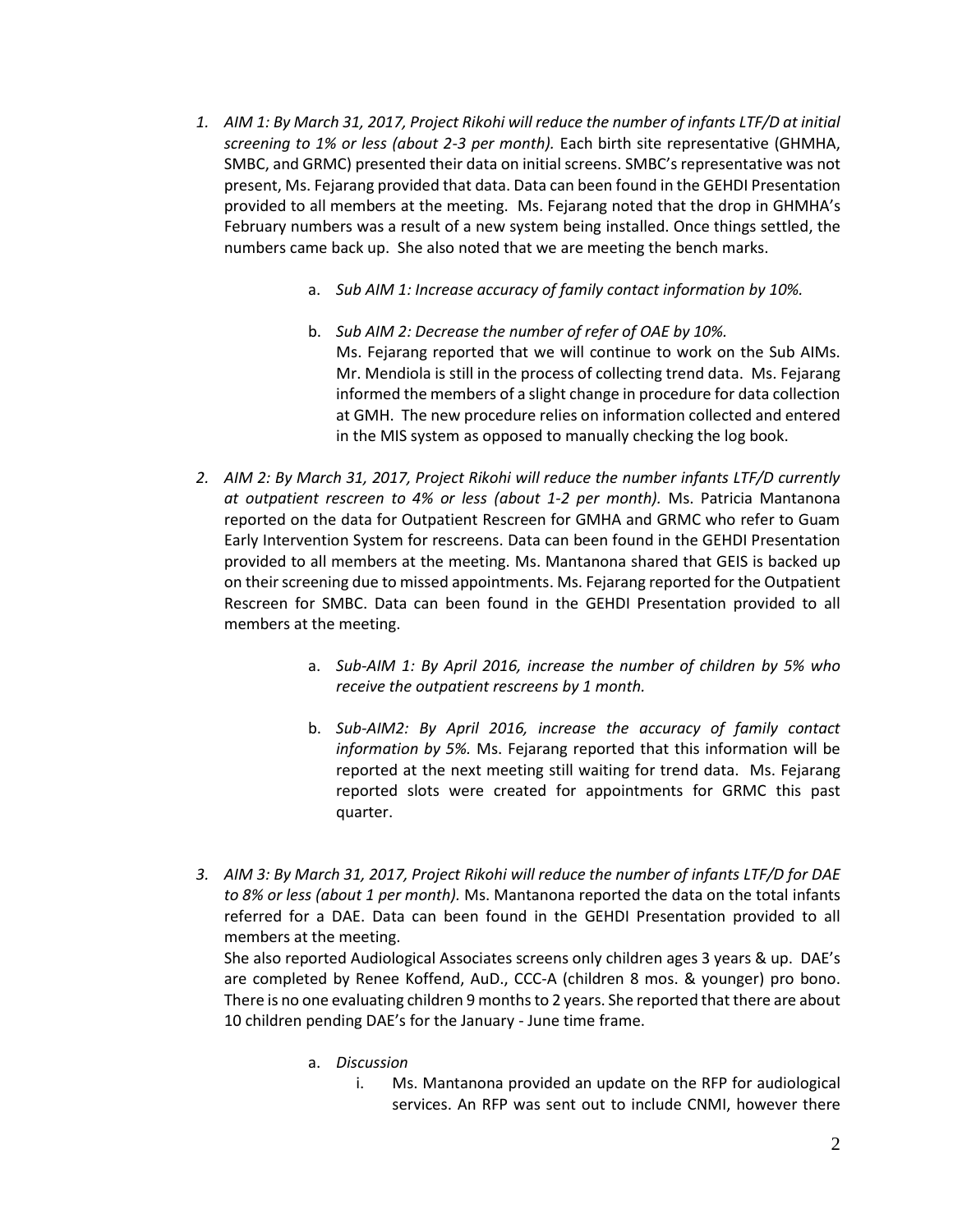was no response from vendors. A smaller P. O. was sent out, but currently there is no one in the private sector that is able to provide services for infant & toddlers 3 years and younger. GEIS is waiting for a reply from an on-island audiologist who may be interested in providing services as stated on the smaller P. O. No response was been received to date. The department only needs a part-time audiologist based on the numbers of children needing services.

- ii. Dr. San Nicolas pointed out that the audiologist in Saipan was selected by NCHAM to represent the region and may not have responded due to extra responsibilities added on to her current load.
- *4. AIM 5: By March 31, 2017, Project Rikohi will ensure Individualized Family Service Plan (IFSP) are in place by six months of age all infant's identified with hearing loss.* Ms. Mantanona reported no children received an IFSP for this quarter.
	- a. *Sub-AIM 1: By December 2015, increase by 100% the monitoring services provided by GEIS to all infants pending a DAE.*
	- b. *Sub-AIM 2: By October 30, 2015, complete DAEs for 80% of all infants needing a DAE that were born from November 2014 – April 2015.* Ms. Fejerang noted that they were still working on getting more information & the QI team will be addressing these Sub-AIMs
- *5. AIM 4: By March 31, 2017, Project Rikohi will reduce the number of infants LTF/D at the high-risk rescreen level 10% or less. (about 1-2 per month)* Ms. Mantanona reported the data on High Risk Rescreen for January to March 2016. Data can been found in the GEHDI Presentation provided to all members at the meeting. Ms. Mantanona made a correction on the following data. For January there is only one pending a rescreen, two did not respond and one was given a rescreen appointment for July. For February Ms. Mantanona indicated to Mr. Mendiola earlier that GEIS did not receive this referral. Mr. Mendiola will submit the referral to GEIS. In March of the two pending one showed and could not test. Child needs to be rescreened again.
	- a. *Sub-AIM 1: By April 2016, reduce number of no shows for high-risk rescreening appointment by 5%.* Ms. Fejarang noted new fields were added to track this data and are currently waiting for trend data and will report out on the next quarterly meeting. Ms. Fejarang reported that five infants initially lost were located and rescreened. Ms. Fejarang thanked the birthing sites for their hard work in screening infants and facilitating the reporting of the data.

## IV. Other Discussion

- A. Training Activities
	- 1. Ms. Fejarang reported that several training activities occurred at GMH and SM. Guam ChildLink – EHDI training occurred at GRMC with Mr. Mendiola and MIS personnel to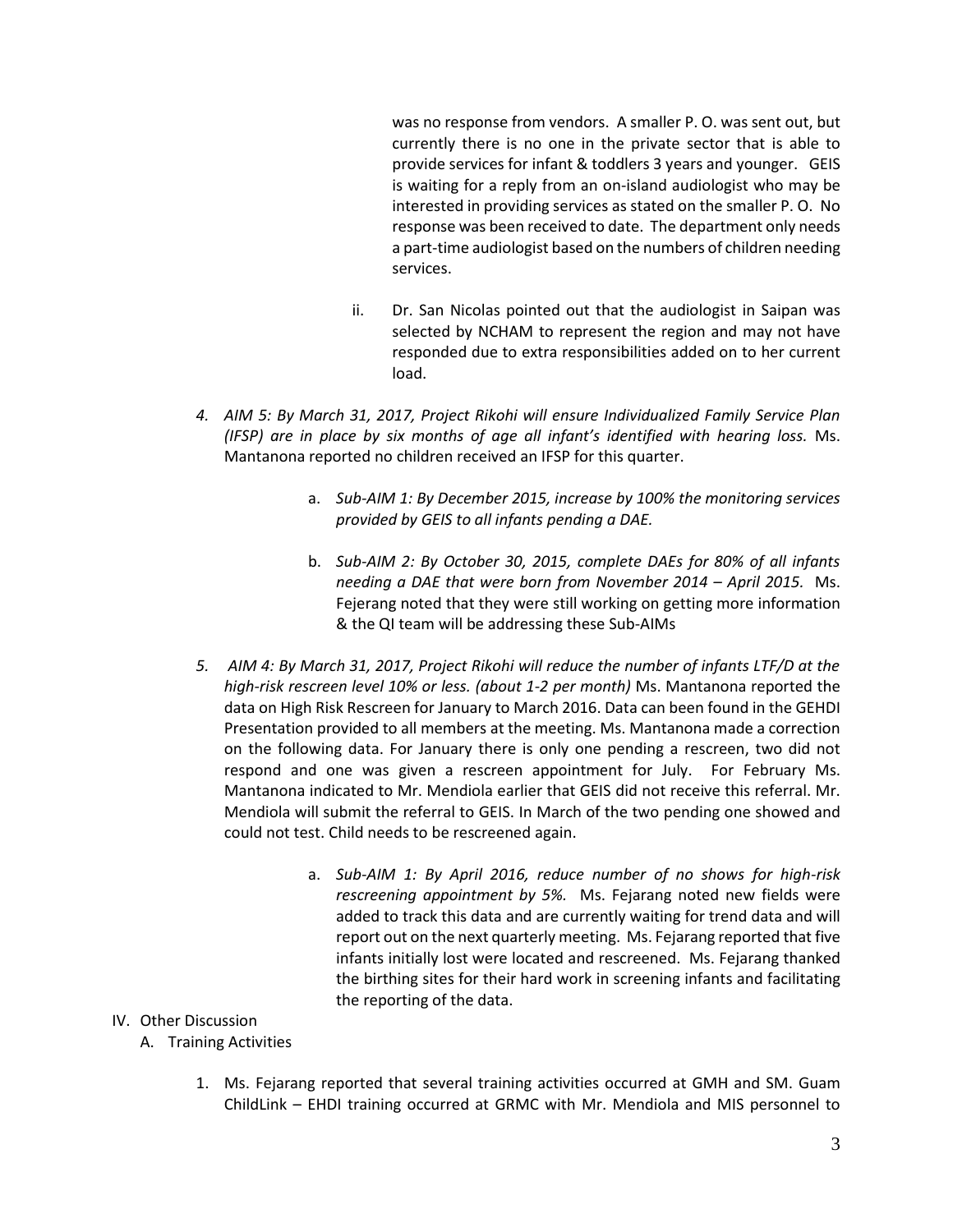review how to access information on the Child-Link system. Several outreach activities were also conducted on 3/19: GSAT Fair and 5/7: BETTER Speech & Hearing Fair.

- 2. Ms. Fejarang reported that we are currently involved in the monthly GEIS Hearing Screening Clinic at Chief Brodie Elementary School.
- B. Media Development
	- 1. Members were shown the draft Guam EHDI Progress Report 2015 based on the feedback given by the Advisory Council from the last two meetings.
	- 2. Ms. Fejarang noted that the *I Tellai* Newsletter summarized the GHEDI activities for the quarter which included a team of four Guam representatives attending Annual EHDI Conference in San Diego. The attendeesincluded JJ Mendiola, Data Coordinator, Dr. Heidi San Nicolas, and the Principal Investigator of the GEDHi Project, Terrie Fejarang and Ma. Victoria Guiao, RN, hospital representative.
	- 3. Dr. San Nicolas gave a brief history of how the initial hearing screening began on Guam with the assistance of Carl White, the Director of National Technical Assistance Center for Early Hearing Screening who is pictured on the *I Tellai* Newsletter. He lent equipment to GMH to make possible hearing screening provided by the volunteer services of Dr. Koffend and the GMH team.
	- 4. Ms. Fejarang also shared her meeting with Connie Stevens whose organization reached out to EHDI to use one of the clips posted on the EHDI website.
	- 5. Ms. Fejarang pointed out that the EHDI evaluation work group, headed by Ms. Elaine Eclavea, continues to meet to discuss the necessary framework to meet the goals of the original grant application.
	- 6. Other events included location of a family previously lost to follow up.
	- 7. Ms. Fejarang noted that Mr. Quansheng Song is the consultant that was contracted to help develop the data system, Child-Link and has visited the island annually over the last 10 years to assist in tweaking the system which manages all the information that tracks our children.
	- 8. Ms. Fejarang also noted that Dr. Leon Guerrero was instrumental in arranging for Dr. Koffend to conduct a brief presentation of the importance of early hearing screening for pediatricians.
	- 9. GEHDI also participated in the Better Speech and Hearing month outreach activity in May.
- C. Other Discussion
	- 1. Ms. Blaz noted that Dr. Angie Mister is the Audiologist of the Commonwealth of the Northern Marianas Island.